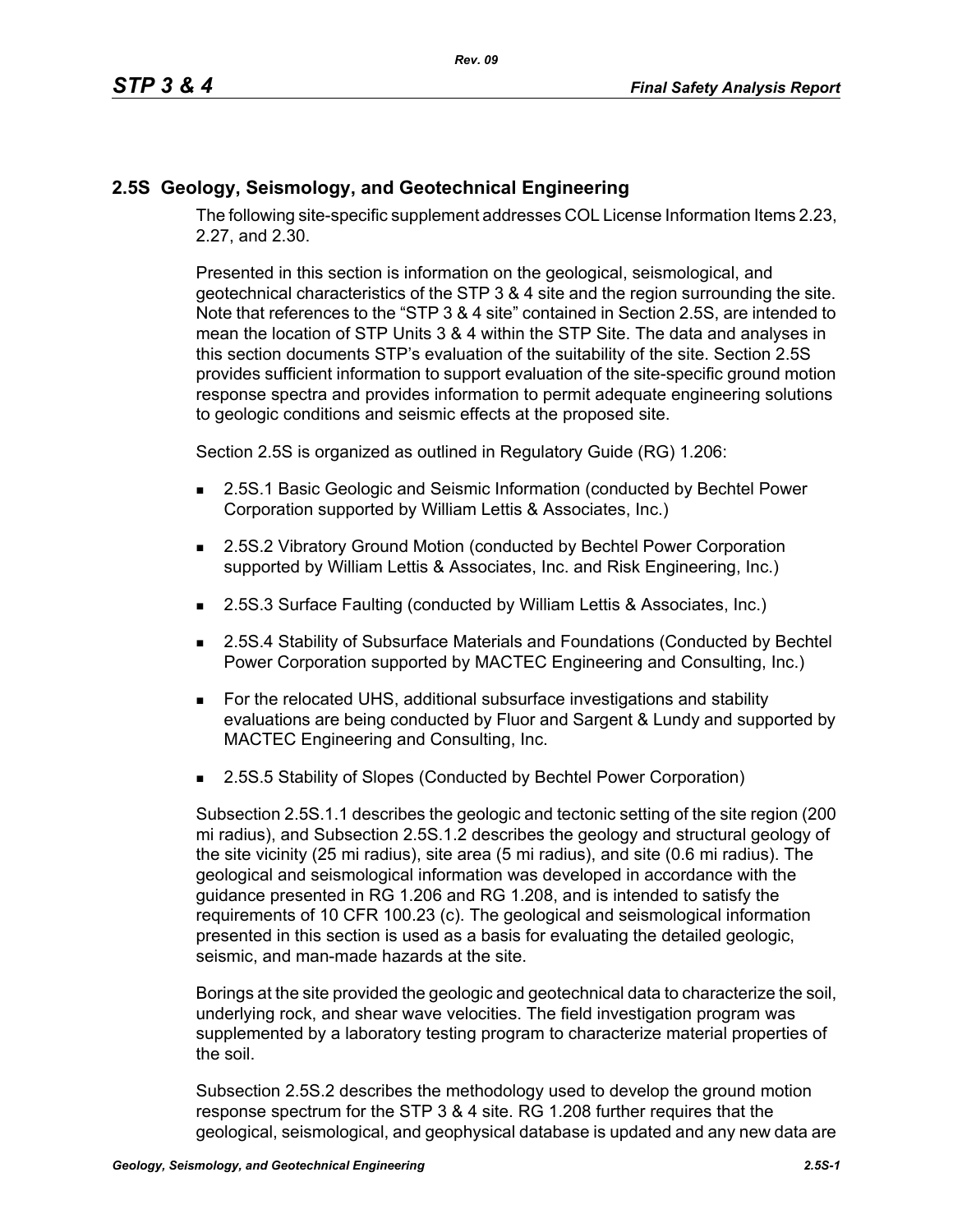evaluated to determine whether revisions to the 1986 EPRI seismic source model are required (presented in Subsection 2.5S.2). This section, therefore, provides an update of the geological, seismological, and geophysical database for the STP 3 & 4 site, focusing on whether any data published since 1986 indicates a significant change to the 1986 EPRI seismic source model.

The review of regional and site geologic, seismic, and geophysical information and an evaluation of the updated earthquake catalog confirmed the use of appropriate EPRI seismic sources and seismic parameters as a starting point for developing the Ground Motion Response Spectrum (GMRS). However, the EPRI methodology did not originally incorporate contributions from seismic sources in the Gulf of Mexico except along the immediate coast. Special attention was focused on characterization of the Gulf of Mexico seismicity for this reason and because of the recent occurrence of two moderate earthquakes in the Gulf.

In addition, the Rio Grande and New Madrid fault zone source areas were evaluated. Rather than revise the Rio Grande source, faults in the Rio Grande rift were incorporated into the Probabilistic Seismic Hazard Analysis (PSHA). A revised New Madrid source zone was incorporated into the PSHA as well.

Bechtel Power Corporation, supported by William Lettis & Associates, Inc. and Risk Engineering, Inc. conducted an assessment of ground motion at the STP site using the guidance provided in RG 1.208. The starting point for this site assessment is the EPRI-SOG probabilistic seismic hazard analysis (PSHA) evaluation (Reference 2.5S.1-17). RG 1.208 incorporates developments in: ground motion estimation models; updated models for earthquake sources; methods for determining site response; and new methods for defining a site-specific, performance-based earthquake ground motion that satisfy the requirements of 10 CFR 100.23 and lead to the establishment of the safe shutdown earthquake (SSE) ground motion. The purpose of Subsection 2.5S.2 is to develop the site-specific ground motion response spectrum (GMRS) characterized by horizontal and vertical response spectra determined as free-field motions on hard rock using performance-based procedures. The GMRS represents the first part in development of an SSE for a site as a characterization of the regional and local seismic hazard under Regulatory Position 5.4 of RG 1.208. In the case of the STP 3 & 4 site, the GMRS is used to determine the adequacy of the Certified Seismic Design Response Spectra (CSDRS) for the GE ABWR Design Certification Document (DCD). The CSDRS are the SSE for the site, the vibratory ground motion for which certain structures, systems, and components are designed to remain functional, pursuant to Appendix S of 10 CFR part 50.

Subsection 2.5S.3 documents an evaluation of the potential for tectonic and nontectonic surface deformation at the STP 3 & 4 site. The data developed as a result of literature and data reviews, interpretations of aerial and satellite imagery, field, and aerial reconnaissance and discussions with current researchers and an analysis of seismicity with respect to geologic structures indicate that there are no Quaternary faults or capable tectonic sources within 25 mi of the site.